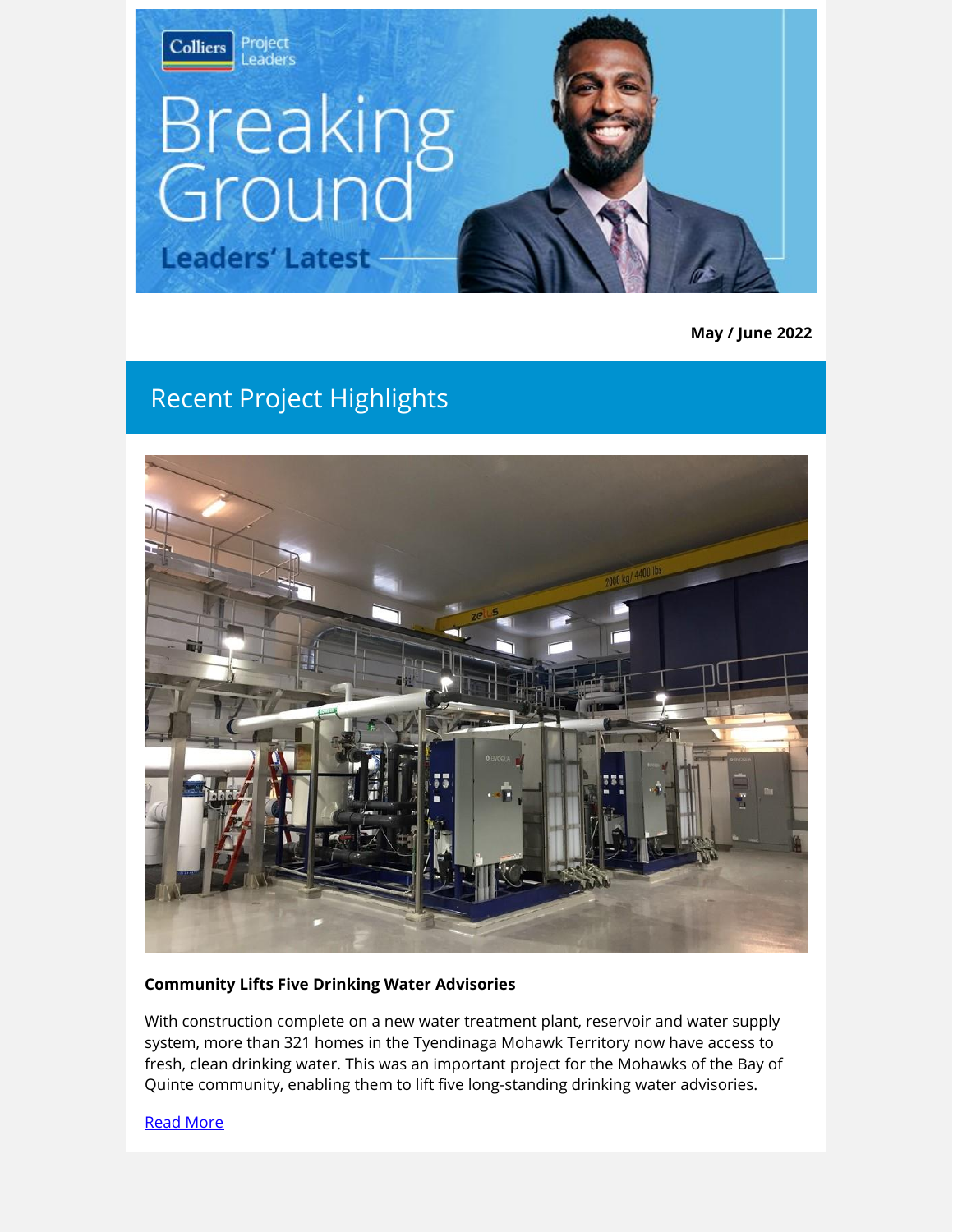

#### **Connecting Students to Business and Tech Opportunities**

Delivered amidst the pandemic in just 11 months, Humber College's new International Graduate School offers students a range of specialized, career-oriented business and technology programs. The 40,000 sq. ft. facility integrates students with Toronto's downtown core and connects them with networking opportunities to help them achieve their professional goals.

[Read More](http://link.colliersprojectleaders.com/c/7/eyJhaSI6MjM3NzQzNzUsImUiOiJlcmljYS5taXNrZXdAY29sbGllcnNwcm9qZWN0bGVhZGVycy5jb20iLCJyaSI6ImxlYWQtYWI4NzVjZDM2N2ZmZWExMWE4MTIwMDBkM2EwYzgzYmYtNWMwMTU2Yjk4ZGJiNDlhMjg2OGIwMzg3MDFlNjZjZjQiLCJycSI6IjAyLWIyMjE0NS0yMDExY2Y2NDRjZjE0ODAwOWJiYzNjYTBkOWU3ZWIyOCIsInBoIjpudWxsLCJtIjpmYWxzZSwidWkiOiIxIiwidW4iOiIiLCJ1IjoiaHR0cHM6Ly93d3cuY29sbGllcnNwcm9qZWN0bGVhZGVycy5jb20vcHJvamVjdHMvY29ubmVjdGluZy1pbnRlcm5hdGlvbmFsLXN0dWRlbnRzLXRvLWJ1c2luZXNzLWFuZC10ZWNoLW9wcG9ydHVuaXRpZXMvP3V0bV9zb3VyY2U9YnJlYWtpbmdncm91bmQxMSZ1dG1fbWVkaXVtPWVtYWlsJnV0bV9jYW1wYWlnbj1tYXkyNSZfY2xkZWU9Z2h3SnpLNHFqLWVoZDhYS2wwak1JaTVqREc0M0ZRSlV3MlNpT294T3JvaVBEbUwtbjNVWEJ4ZTVSRVViNmM4andVQklKWDNTMlVUc0kzWnRjX3JMNEEmcmVjaXBpZW50aWQ9bGVhZC1hYjg3NWNkMzY3ZmZlYTExYTgxMjAwMGQzYTBjODNiZi01YzAxNTZiOThkYmI0OWEyODY4YjAzODcwMWU2NmNmNCZlc2lkPWExOTQ2ZWY3LWFkZDctZWMxMS1hN2I1LTAwMGQzYWU5NTRiMyJ9/VThDv9TxV40WKuXkzcsg2A)

## Latest Articles



**Building Community: The Importance of Giving Back**



**Climate Change Won't Wait: Getting Started on Climate Adaptation and Resiliency Plans**

[Read More](http://link.colliersprojectleaders.com/c/7/eyJhaSI6MjM3NzQzNzUsImUiOiJlcmljYS5taXNrZXdAY29sbGllcnNwcm9qZWN0bGVhZGVycy5jb20iLCJyaSI6ImxlYWQtYWI4NzVjZDM2N2ZmZWExMWE4MTIwMDBkM2EwYzgzYmYtNWMwMTU2Yjk4ZGJiNDlhMjg2OGIwMzg3MDFlNjZjZjQiLCJycSI6IjAyLWIyMjE0NS0yMDExY2Y2NDRjZjE0ODAwOWJiYzNjYTBkOWU3ZWIyOCIsInBoIjpudWxsLCJtIjpmYWxzZSwidWkiOiIzIiwidW4iOiIiLCJ1IjoiaHR0cHM6Ly93d3cuY29sbGllcnNwcm9qZWN0bGVhZGVycy5jb20vaW5zaWdodHMvY2xpbWF0ZS1jaGFuZ2Utd29udC13YWl0LWdldHRpbmctc3RhcnRlZC1vbi1jbGltYXRlLWFkYXB0YXRpb24tYW5kLXJlc2lsaWVuY3ktcGxhbnMvP3V0bV9zb3VyY2U9YnJlYWtpbmdncm91bmQxMSZ1dG1fbWVkaXVtPWVtYWlsJnV0bV9jYW1wYWlnbj1tYXkyNSZfY2xkZWU9Z2h3SnpLNHFqLWVoZDhYS2wwak1JaTVqREc0M0ZRSlV3MlNpT294T3JvaVBEbUwtbjNVWEJ4ZTVSRVViNmM4andVQklKWDNTMlVUc0kzWnRjX3JMNEEmcmVjaXBpZW50aWQ9bGVhZC1hYjg3NWNkMzY3ZmZlYTExYTgxMjAwMGQzYTBjODNiZi01YzAxNTZiOThkYmI0OWEyODY4YjAzODcwMWU2NmNmNCZlc2lkPWExOTQ2ZWY3LWFkZDctZWMxMS1hN2I1LTAwMGQzYWU5NTRiMyJ9/nhRMBF86GZ3G8TmAYVm67w)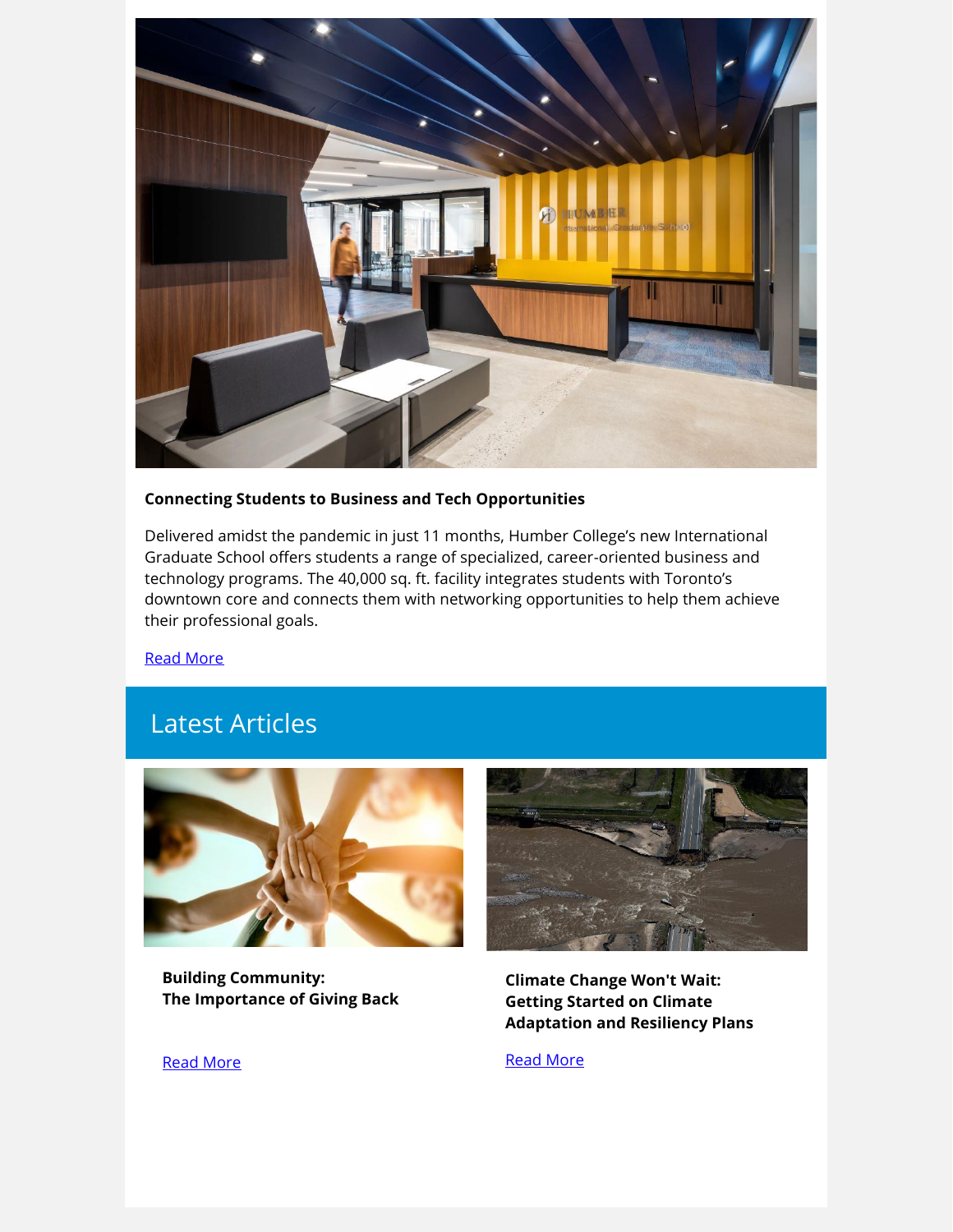## A Change in Leadership



After more than 30 years at the helm of Colliers Project Leaders Canada and Middle East, our founder and President Franklin Holtforster has decided to retire. Olivia MacAngus, our current Chief Development Officer, will succeed as President effective June 1, 2022.

"I am proud to be appointed to this role and I would like to thank Franklin for his confidence in me," said MacAngus. "I am honoured to have the support of our leadership team and be entrusted with this legacy."

[Read the news release](http://link.colliersprojectleaders.com/c/7/eyJhaSI6MjM3NzQzNzUsImUiOiJlcmljYS5taXNrZXdAY29sbGllcnNwcm9qZWN0bGVhZGVycy5jb20iLCJyaSI6ImxlYWQtYWI4NzVjZDM2N2ZmZWExMWE4MTIwMDBkM2EwYzgzYmYtNWMwMTU2Yjk4ZGJiNDlhMjg2OGIwMzg3MDFlNjZjZjQiLCJycSI6IjAyLWIyMjE0NS0yMDExY2Y2NDRjZjE0ODAwOWJiYzNjYTBkOWU3ZWIyOCIsInBoIjpudWxsLCJtIjpmYWxzZSwidWkiOiI0IiwidW4iOiIiLCJ1IjoiaHR0cHM6Ly93d3cuY29sbGllcnNwcm9qZWN0bGVhZGVycy5jb20vbmV3cy9jb2xsaWVycy1wcm9qZWN0LWxlYWRlcnMtYW5ub3VuY2VzLWxlYWRlcnNoaXAtdHJhbnNpdGlvbi8_dXRtX3NvdXJjZT1icmVha2luZ2dyb3VuZDExJnV0bV9tZWRpdW09ZW1haWwmdXRtX2NhbXBhaWduPW1heTI1Jl9jbGRlZT1naHdKeks0cWotZWhkOFhLbDBqTUlpNWpERzQzRlFKVXcyU2lPb3hPcm9pUERtTC1uM1VYQnhlNVJFVWI2Yzhqd1VCSUpYM1MyVVRzSTNadGNfckw0QSZyZWNpcGllbnRpZD1sZWFkLWFiODc1Y2QzNjdmZmVhMTFhODEyMDAwZDNhMGM4M2JmLTVjMDE1NmI5OGRiYjQ5YTI4NjhiMDM4NzAxZTY2Y2Y0JmVzaWQ9YTE5NDZlZjctYWRkNy1lYzExLWE3YjUtMDAwZDNhZTk1NGIzIn0/5iRRFRAXzONr5pBwfF-d3Q)

## In the News



### **\$24.2 Million in ISC Funding Secured for New K4-8 School**

"The construction of the new elementary school reflects the growing requirements that we have as a community. This begins with our children and youth…Our future depends on promoting an environment conducive to learning in a way that reflects both modern curriculum and Anishnawbe Aadziwin, who we are as a people," said Gimaa Alan Ozawanimki, Sagamok Anishnawbek. Our Northern Ontario team is proudly supporting this important project, from initiation to closeout.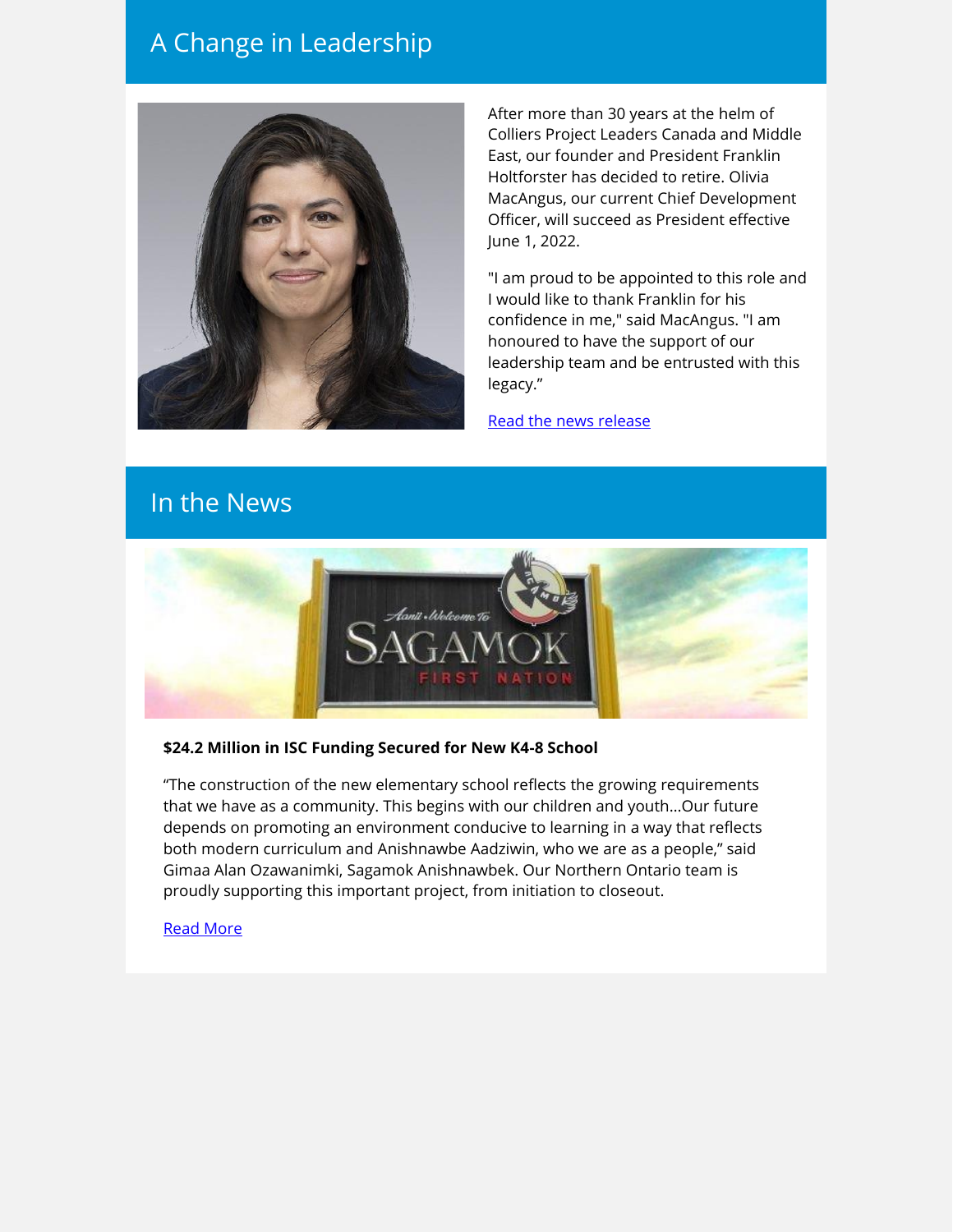

#### **Supporting the Cleanup of Lytton, British Columbia**

Eight months after wildfires devastated the Village of Lytton, debris removal and remediation work has begun. With offices nationwide, our Western team is passionate about providing support to the affected communities. James Heigh, Principal, is leading our project management efforts to support the remediation of Lytton and protection of the Nlaka'pamux heritage. "At this point, we're confident we're going to meet the timeline set out by the mayor," said James.

#### [Read More](http://link.colliersprojectleaders.com/c/7/eyJhaSI6MjM3NzQzNzUsImUiOiJlcmljYS5taXNrZXdAY29sbGllcnNwcm9qZWN0bGVhZGVycy5jb20iLCJyaSI6ImxlYWQtYWI4NzVjZDM2N2ZmZWExMWE4MTIwMDBkM2EwYzgzYmYtNWMwMTU2Yjk4ZGJiNDlhMjg2OGIwMzg3MDFlNjZjZjQiLCJycSI6IjAyLWIyMjE0NS0yMDExY2Y2NDRjZjE0ODAwOWJiYzNjYTBkOWU3ZWIyOCIsInBoIjpudWxsLCJtIjpmYWxzZSwidWkiOiI2IiwidW4iOiIiLCJ1IjoiaHR0cHM6Ly9iYy5jdHZuZXdzLmNhL3dlLWp1c3QtZmVlbC1mb3Jnb3R0ZW4tY2xlYW51cC10by1zdGFydC1tb3JlLXRoYW4tOC1tb250aHMtYWZ0ZXItbHl0dG9uLWItYy13aWxkZmlyZS0xLjU4MTA4NjY_X2NsZGVlPWdod0p6SzRxai1laGQ4WEtsMGpNSWk1akRHNDNGUUpVdzJTaU9veE9yb2lQRG1MLW4zVVhCeGU1UkVVYjZjOGp3VUJJSlgzUzJVVHNJM1p0Y19yTDRBJnJlY2lwaWVudGlkPWxlYWQtYWI4NzVjZDM2N2ZmZWExMWE4MTIwMDBkM2EwYzgzYmYtNWMwMTU2Yjk4ZGJiNDlhMjg2OGIwMzg3MDFlNjZjZjQmZXNpZD1hMTk0NmVmNy1hZGQ3LWVjMTEtYTdiNS0wMDBkM2FlOTU0YjMifQ/WfdOn2s2TxEiKtVAb7fvCA)



#### **Shoal Lake #40 Water Treatment Plant Wins OPWA Award**

The Ontario Public Works Association presented the 2022 Public Works Project of the Year for Small Municipalities and First Nations award to the Shoal Lake #40 First Nation. The development of the new water treatment plant has created opportunities for local procurement and employment in the region and enabled the community to lift a 24-year boil water advisory. Our Northern Ontario team is proud to have partnered with the Shoal Lake #40 First Nation to deliver this important community project.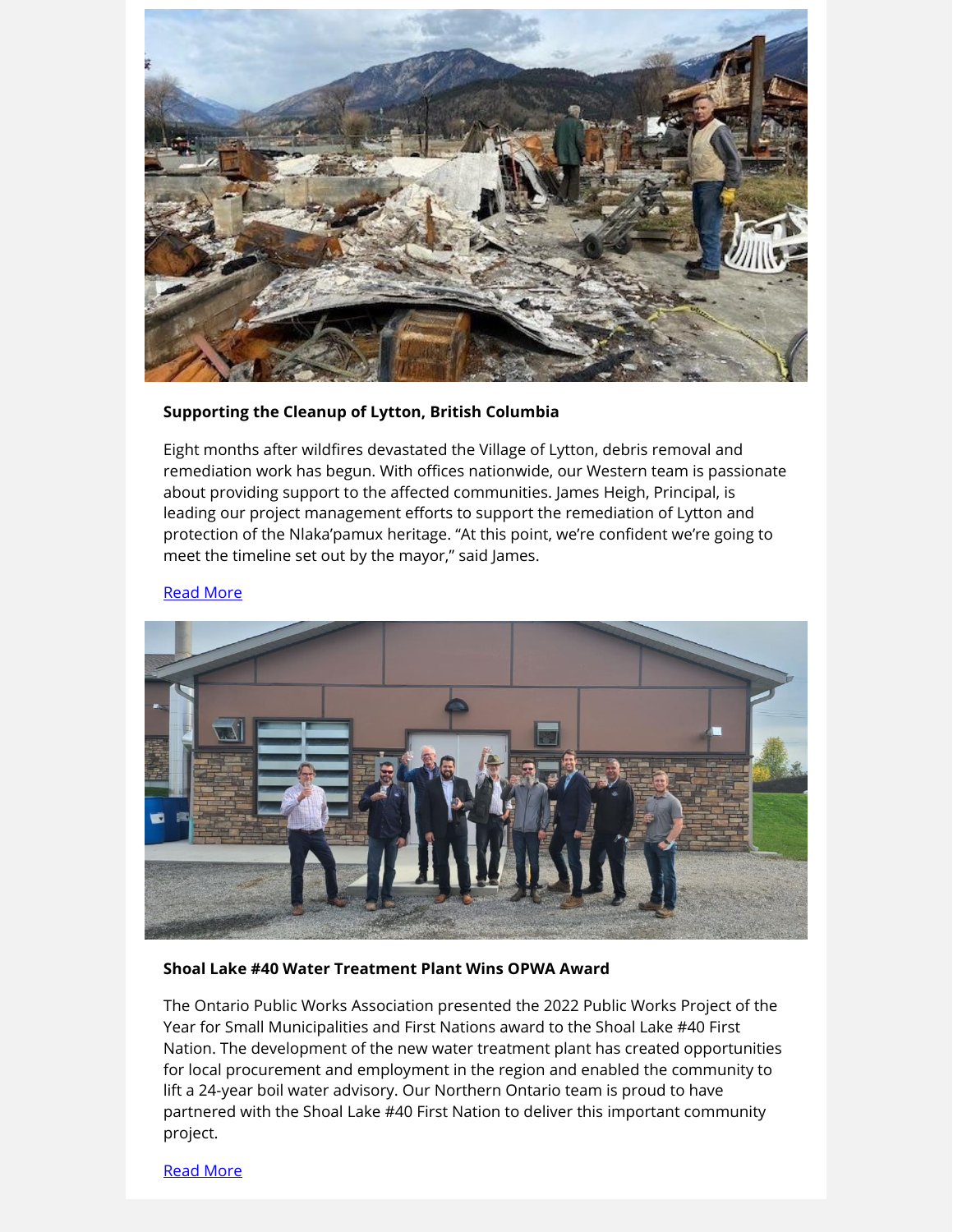

#### **Colliers Transitions Into a New State-of-the-Art Office in Winnipeg**

The Colliers team in Winnipeg recently relocated its office to a new, award-winning, energy efficient space that enables employees to connect in an open concept working environment. Our team provided project management services on this relocation project, working in partnership with our Colliers colleagues, LM Architectural Group, SMS Engineering, and CIC Inc. to bring this enhanced workspace to life.

[Read More](http://link.colliersprojectleaders.com/c/7/eyJhaSI6MjM3NzQzNzUsImUiOiJlcmljYS5taXNrZXdAY29sbGllcnNwcm9qZWN0bGVhZGVycy5jb20iLCJyaSI6ImxlYWQtYWI4NzVjZDM2N2ZmZWExMWE4MTIwMDBkM2EwYzgzYmYtNWMwMTU2Yjk4ZGJiNDlhMjg2OGIwMzg3MDFlNjZjZjQiLCJycSI6IjAyLWIyMjE0NS0yMDExY2Y2NDRjZjE0ODAwOWJiYzNjYTBkOWU3ZWIyOCIsInBoIjpudWxsLCJtIjpmYWxzZSwidWkiOiI4IiwidW4iOiIiLCJ1IjoiaHR0cHM6Ly93d3cuY29sbGllcnNwcm9qZWN0bGVhZGVycy5jb20vbmV3cy9kZWxpdmVyaW5nLWEtbmV3LXN0YXRlLW9mLXRoZS1hcnQtY29sbGllcnMtb2ZmaWNlLWluLXdpbm5pcGVnLz91dG1fc291cmNlPWJyZWFraW5nZ3JvdW5kMTEmdXRtX21lZGl1bT1lbWFpbCZ1dG1fY2FtcGFpZ249bWF5MjUmX2NsZGVlPWdod0p6SzRxai1laGQ4WEtsMGpNSWk1akRHNDNGUUpVdzJTaU9veE9yb2lQRG1MLW4zVVhCeGU1UkVVYjZjOGp3VUJJSlgzUzJVVHNJM1p0Y19yTDRBJnJlY2lwaWVudGlkPWxlYWQtYWI4NzVjZDM2N2ZmZWExMWE4MTIwMDBkM2EwYzgzYmYtNWMwMTU2Yjk4ZGJiNDlhMjg2OGIwMzg3MDFlNjZjZjQmZXNpZD1hMTk0NmVmNy1hZGQ3LWVjMTEtYTdiNS0wMDBkM2FlOTU0YjMifQ/gUq9MsBoHeVzttItTC7iAA)

## Leader Profile: Daniella Archer



When recruiting, we understand that the interview process goes both ways. Our recruiting and hiring managers want to get to know more about you, your passions, and what success means to you. Continued learning is a big part of our organization, and we like to learn from our employees while supporting their professional growth.

[Daniella Archer](http://link.colliersprojectleaders.com/c/7/eyJhaSI6MjM3NzQzNzUsImUiOiJlcmljYS5taXNrZXdAY29sbGllcnNwcm9qZWN0bGVhZGVycy5jb20iLCJyaSI6ImxlYWQtYWI4NzVjZDM2N2ZmZWExMWE4MTIwMDBkM2EwYzgzYmYtNWMwMTU2Yjk4ZGJiNDlhMjg2OGIwMzg3MDFlNjZjZjQiLCJycSI6IjAyLWIyMjE0NS0yMDExY2Y2NDRjZjE0ODAwOWJiYzNjYTBkOWU3ZWIyOCIsInBoIjpudWxsLCJtIjpmYWxzZSwidWkiOiI5IiwidW4iOiIiLCJ1IjoiaHR0cHM6Ly93d3cubGlua2VkaW4uY29tL2luL2RhbmllbGxhLWFyY2hlci01NmIzMzYyMTMvP19jbGRlZT1naHdKeks0cWotZWhkOFhLbDBqTUlpNWpERzQzRlFKVXcyU2lPb3hPcm9pUERtTC1uM1VYQnhlNVJFVWI2Yzhqd1VCSUpYM1MyVVRzSTNadGNfckw0QSZyZWNpcGllbnRpZD1sZWFkLWFiODc1Y2QzNjdmZmVhMTFhODEyMDAwZDNhMGM4M2JmLTVjMDE1NmI5OGRiYjQ5YTI4NjhiMDM4NzAxZTY2Y2Y0JmVzaWQ9YTE5NDZlZjctYWRkNy1lYzExLWE3YjUtMDAwZDNhZTk1NGIzIn0/oCaR_405EzBrU-j_NpP1rQ) is a recent Civil Engineering graduate who made the decision to join our team. Hear why she chose to pursue a career with us.

[Hear Daniella's Story](http://link.colliersprojectleaders.com/c/7/eyJhaSI6MjM3NzQzNzUsImUiOiJlcmljYS5taXNrZXdAY29sbGllcnNwcm9qZWN0bGVhZGVycy5jb20iLCJyaSI6ImxlYWQtYWI4NzVjZDM2N2ZmZWExMWE4MTIwMDBkM2EwYzgzYmYtNWMwMTU2Yjk4ZGJiNDlhMjg2OGIwMzg3MDFlNjZjZjQiLCJycSI6IjAyLWIyMjE0NS0yMDExY2Y2NDRjZjE0ODAwOWJiYzNjYTBkOWU3ZWIyOCIsInBoIjpudWxsLCJtIjpmYWxzZSwidWkiOiIxMCIsInVuIjoiIiwidSI6Imh0dHBzOi8vd3d3LnlvdXR1YmUuY29tL3dhdGNoP3Y9UjVNRnc3OWRNUzgmX2NsZGVlPWdod0p6SzRxai1laGQ4WEtsMGpNSWk1akRHNDNGUUpVdzJTaU9veE9yb2lQRG1MLW4zVVhCeGU1UkVVYjZjOGp3VUJJSlgzUzJVVHNJM1p0Y19yTDRBJnJlY2lwaWVudGlkPWxlYWQtYWI4NzVjZDM2N2ZmZWExMWE4MTIwMDBkM2EwYzgzYmYtNWMwMTU2Yjk4ZGJiNDlhMjg2OGIwMzg3MDFlNjZjZjQmZXNpZD1hMTk0NmVmNy1hZGQ3LWVjMTEtYTdiNS0wMDBkM2FlOTU0YjMifQ/fNTnjIh0M-vjJbz9rTImBQ)